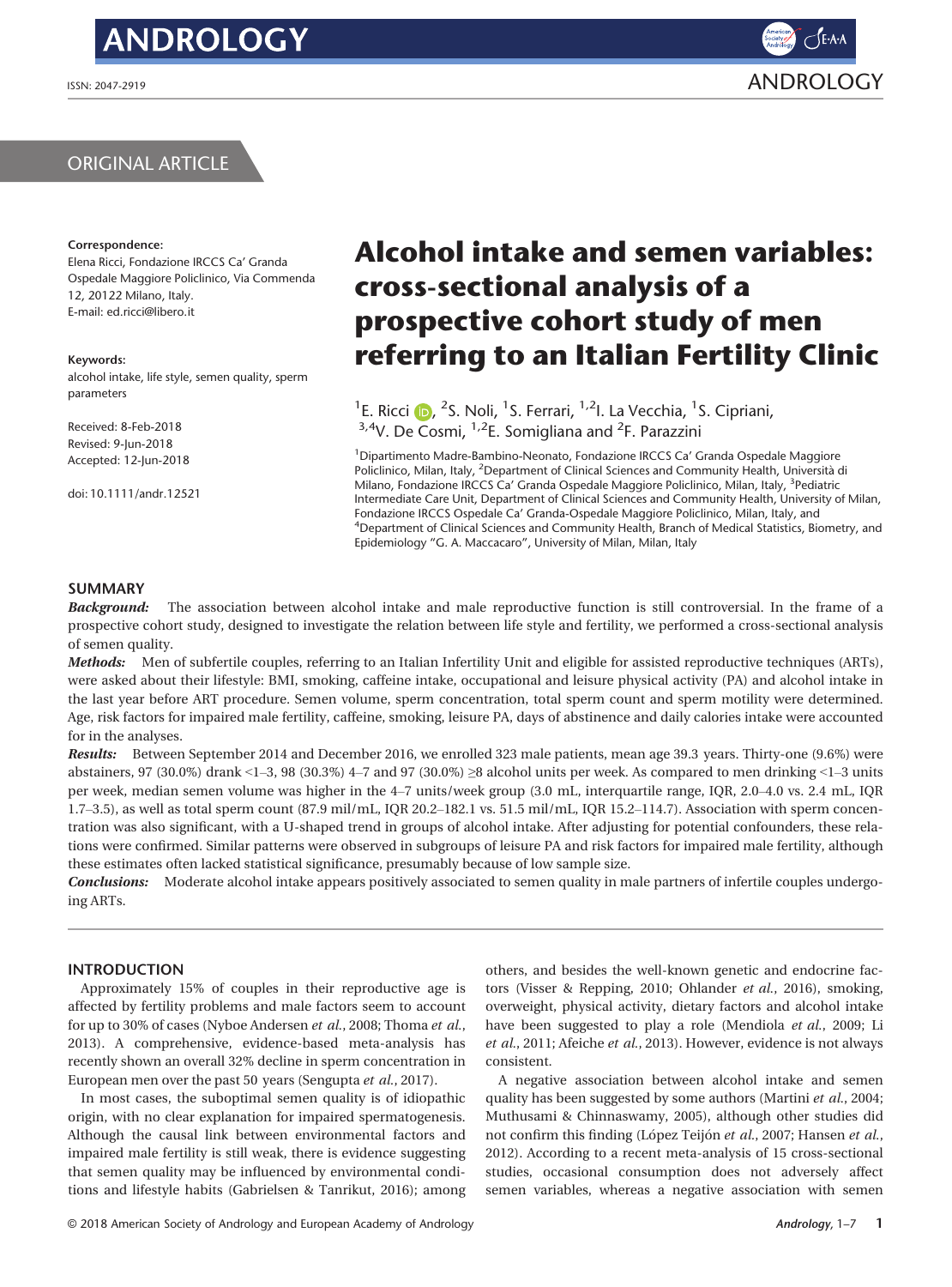volume and normal morphology emerged for daily consumption (Ricci et al., 2017). However, these findings could not be controlled for confounders such as smoking and age.

To provide further information on this topic, we analysed data from a study on the impact of lifestyle habits and diet on Assisted Reproductive Techniques (ARTs) in Italian infertile couples focusing on the relation between alcohol intake and semen variables.

# MATERIALS AND METHODS

From September 2014 to December 2016, in randomly selected days, subfertile couples, presenting for evaluation to the Infertility Unit of Fondazione IRCCS Ca' Granda, Ospedale Maggiore, Policlinico, Milan, and eligible for ART, were invited to participate in an ongoing prospective cohort study on the role of lifestyle habits and diet on ART outcome. The study protocol was approved by the local Institutional Review Board. All procedures were in accord with the Helsinki Declaration and all participants provided written informed consent.

Study participation was proposed during the diagnostic phase. Couples were interviewed on the day of oocyte retrieval. On the same day, a semen sample was collected and analysed prior to proceeding with in vitro fertilization (IVF) or intra-cytoplasmic sperm injection (ICSI). The time interval between the proposal of the study and the interview was generally less than one month.

Both partners of couples who agreed to participate were interviewed by centrally trained personnel, using a standard questionnaire to obtain information on general socio-demographic characteristics, personal and health history and habits (including smoking, physical activity, alcohol intake and methylxanthinecontaining beverages consumption). Couples who do not speak fluent Italian were excluded.

The present study reported exclusively on evidence obtained from the male partner.

The overall participation rate was close to 95%. This high participation rate was mainly due to the fact that couples were interviewed during the period spent waiting for the different diagnostic and therapeutic phases. Considering this time off and the non-sensitive character questions, couples did not generally refuse to participate.

Information on diet was obtained using a previously validated food frequency questionnaire (FFQ) (Franceschi et al., 1993, 1995; Decarli et al., 1996). Patients were asked to report about their usual weekly food consumption in the last year. The FFQ includes the average weekly consumption of 78 food items or food groups (such as the major sources of animal fats – i.e. red meat, milk, cheese, ham, salami – folates, vitamins – vegetables and fruit – pasta and bread consumption, cake, sweets and chocolate, fish) and beverages. Intakes lower than once per week, but at least once per month, were coded 0.5 per week. Seasonal consumption was also considered (week consumption of vegetables/fruits available in limited periods during the year, weighted for months of consumption). Energy and mineral, macro- and micronutrient intake was estimated using the most recent update of an Italian food consumption database (Gnagnarella et al., 2004).

Body mass index (BMI) was classified according to World Health Organization (WHO) indications (WHO, Health Topics, BMI [http://www.euro.who.int/en/health-topics/disease-preve](http://www.euro.who.int/en/health-topics/disease-prevention/nutrition/a-healthy-lifestyle/body-mass-index-bmi) [ntion/nutrition/a-healthy-lifestyle/body-mass-index-bmi\)](http://www.euro.who.int/en/health-topics/disease-prevention/nutrition/a-healthy-lifestyle/body-mass-index-bmi).

Men were considered as having risk factors for impaired fertility, if they had a history of previous chemio- or radiotherapy, as well as previous reproductive organ diseases, such as orchiectomy, cryptorchidism and varicocoele. These data were retrieved from clinical records.

Smoking habits were categorized as never, former or current, and number of cigarettes smoked daily and duration of smoking were recorded.

Caffeine intake from coffee (60 mg per cup), cappuccino (75 mg per cup), tea (45 per cup), decaffeinated coffee (4 per cup) and chocolate (6 mg/10 g) was calculated (Tavani, 2013).

Occupational physical activity (PA) was described as heavy (or very heavy), light/moderate, mainly standing or mainly sitting. Leisure PA was recorded in term of hours/week: <2, 2 to 4, ≥5. No information was collected about intensity or type of leisure PA.

Calories intake was calculated by the FFQ (Franceschi et al., 1993, 1995; Decarli et al., 1996).

Information on alcohol intake was collected as usual weekly consumption (1 unit = 125 mL wine or 330 mL beer or 30 mL spirits, all containing approximately 12.5 g of ethanol). An intake lower than one unit per week was codified as 0.5.

#### Sperm analysis

Men were instructed to abstain from ejaculation for 2–5 days before semen analysis and to report the specific time of abstinence. Semen samples were obtained by masturbation and collected into a sterile plastic container provided and labeled with the date and time of collection. All seminal fluid examinations were carried out by the laboratory of the Unit, where samples were maintained at room temperature until complete liquefaction. Duration of complete liquefaction (<1 h) was documented, until 1 h was reached. Semen analysis was performed with standardized methods according to the WHO guidelines (World Health Organization 2010). The following variables were taken into consideration: volume (mL), sperm concentration (spermatozoa N/mL) and motility (%). Sperm motility was classified into total (progressive + non-progressive motility) and progressive. Total sperm count was calculated as volume  $\times$  sperm concentration. As semen samples were collected specifically to carry out ART procedures, sperm morphology was evaluated only in partners of those couples undergoing IVF and after semen capacitation (and not on rough samples).

The laboratory personnel was trained using the ESHRE Special Interest Group in Andrology Basic Semen Analysis Course (Barratt et al., 2011).

### Statistical procedures

Categorical or ordinal variables were described as frequency (percentage,%), continuous variables as mean (standard deviation, SD) if normally distributed and medians (interquartile range, IQR) if not. Four domains of semen quality were assessed: volume, concentration, total count and motility. At the univariate analysis, groups were compared by means of Kruskal–Wallis test, even if they were normally distributed.

In order to perform a multivariate analysis including potential confounders, non-normal (skewed) distributions of semen parameters were square-root transformed and included in a general linear model. Adjusted medians and 95% confidence interval (CI) were calculated back-transforming the adjusted means and their 95% CIs. In the model, we included as potential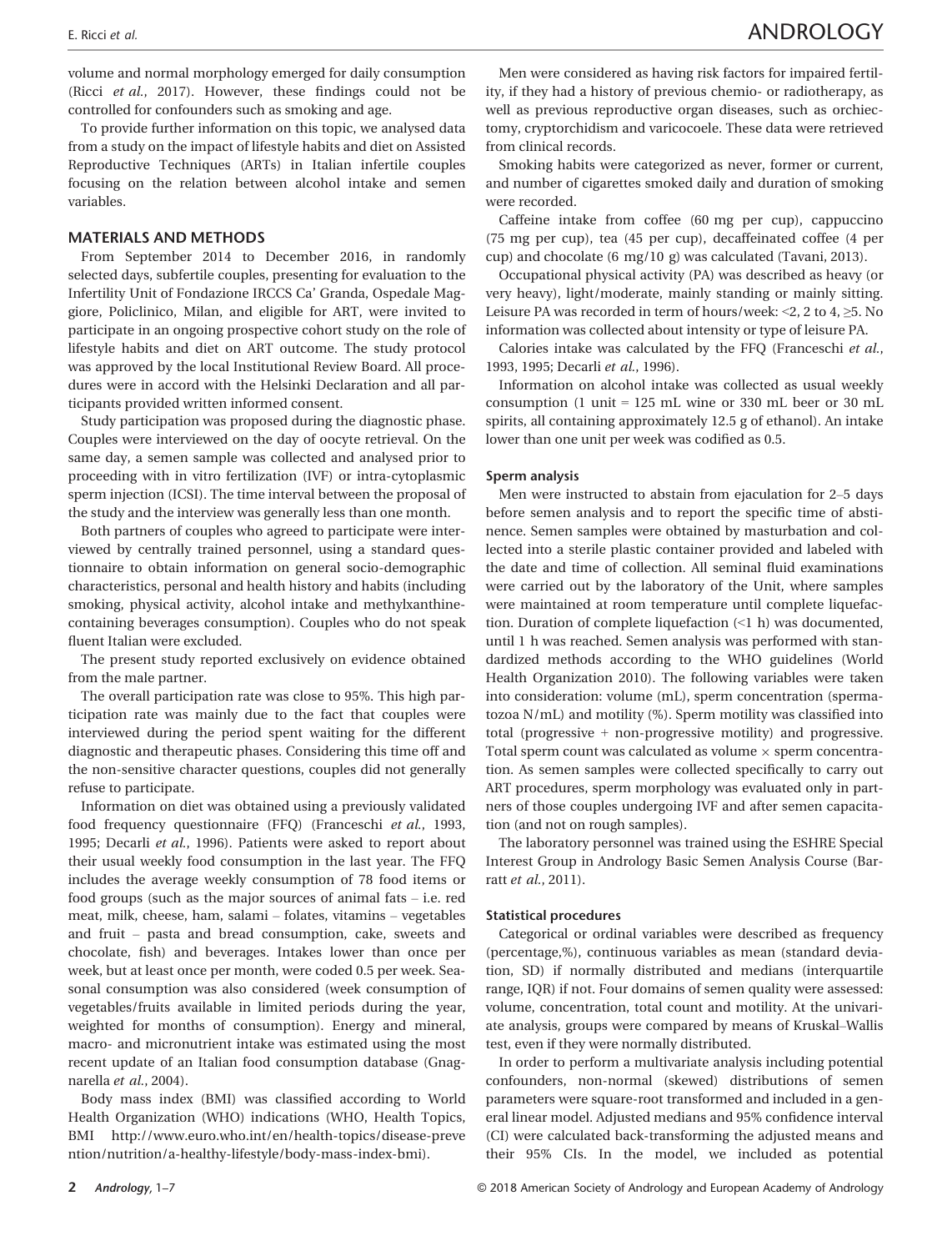confounders variables associated to alcohol intake or semen quality at univariate analysis. Given that the relation between alcohol intake and sperm parameters was potentially different in men with or without risk factors for impaired fertility, we planned to perform an analysis in strata for this variable. The multivariate analysis also showed a significant relation between sperm motility and leisure PA, therefore we also performed a further analysis in strata for PA.

All reported p-values are based on two-sided tests and considered statistically significant if below 5%.

#### RESULTS

From September 2014 to December 2016, 327 men were enrolled, aged 39.2 years on average (SD 5.2, range 27–60). Among them, four did not provide complete information about lifestyle and were excluded. The final analyses were conducted in a sample of 323 men, aged 39.3 years on average (SD 5.3, range 27–60).

The median daily alcohol intake was 8.30 g (IQR 2.72–15.95). Excluding 31 men who did not drink at all, we determined tertiles of daily alcohol intake: 0.01–5.44, 5.45–14.20 and ≥14.21 g per day. Tertiles corresponded to a weekly consumption of <1–3, 4–7 and ≥8 alcohol units, respectively. In the last category, the highest value of consumption was 108.13 g/day (60 units per week), while the median alcohol consumption was 21.21 g/day (about 12 units per week).

Patients' characteristics according to alcohol intake are described in Table 1: alcohol intake was inversely associated with age, and positively with caffeine consumption and calories intake, although the highest caloric intake was observed in abstainers. Never smokers were less frequently alcohol drinkers than both former and current smokers.

Table 2 shows the median values of semen variables according to demographic characteristics and lifestyle patterns. Alcohol intake was associated to semen volume, sperm concentration and total sperm count, with no dose-effect relation. Men drinking 4–7 alcohol units per week had the highest semen volume. The highest median concentrations were observed in abstainers and in men drinking ≥8 units/week; total count was also associated to alcohol intake, but did not show a dose-dependent relation, although a significant rank correlation was observed between these two variables (Spearman rho = 0.12,  $p = 0.038$ ).

Days of abstinence were positively correlated to semen volume (Spearman rho = 0.14,  $p = 0.01$ ) and inversely to sperm motility (Spearman rho  $= -0.11$ ), with borderline significance  $(p = 0.07)$ .

We accounted for the observed difference among men in groups of alcohol intake using a general linear model equation, that included age (associated to alcohol intake and semen variables), days of abstinence, leisure PA, risk factors for impaired male fertility (associated with at least one semen variable), smoking status, caffeine consumption, calories intake (associated with alcohol intake). Previous ART cycles did not relate to alcohol intake nor to semen quality: therefore this variable was not included in the final model. However, we also reran the model including this information, without significant modifications in the results.

In the multivariate analysis, we still found a relation between alcohol intake and semen volume, concentration and total count (Table 3). Back-transforming semen volume, and using men with <1–3 units per week of alcohol intake as the reference group, we observed that men drinking 4–7 units/week had a significantly higher median semen volume, that both men in 4–7 and  $\geq 8$ units/week group had significantly higher sperm concentration  $(p = 0.047$  and  $p = 0.004$ , respectively) and that abstainers had higher median concentration as well ( $p = 0.017$ ). Total count was also associated to alcohol intake: men drinking 4–7 and ≥8 units/ week had higher total count than men drinking <1–3 units/week  $(p = 0.006$  and  $p = 0.009$ , respectively) but without dose-dependent relation. No association emerged with sperm motility.

In the multivariate model, the presence of risk factors for impaired male fertility was significantly associated to worse sperm concentration (19.4 vs. 40.9 mil/mL,  $p < 0.0001$ ), total count (48.8 vs. 100.2 mil,  $p = 0.0002$ ) and motility (29.3% vs. 39.6%,  $p < 0.0001$ ). Leisure PA was related to sperm motility, with the lowest motility in the intermediate level of PA: 31.3% in men with 2–4 h per week vs. 37.0% in those with ≥5 h per week  $(p = 0.012)$  of leisure PA.

A further analysis was performed, aiming at better understanding the role of alcohol intake in strata of impaired male fertility and physical activity: medians and 95% CIs of sperm variables are shown in Table 3, according to alcohol intake. Considering an alcohol intake of <1–3 units/week as the reference category, we found that semen volume was significantly lower in abstainers with low level of leisure PA; a trend of increasing volume with increasing alcohol intake, with a maximum at 4–7 units/week was consistently found in all strata.

Concentration and total sperm count increased with higher level of alcohol intake in men without risk factors for impaired fertility, and was significant both in those drinking  $4-7$  and  $\geq 8$ units per week. As regards leisure PA, no significant relation was observed in men with ≥5 h/week, whereas in subject with <2 and 2–4 h/week concentration and total count were positively related to alcohol intake, although no dose-relation was seen. As in the overall analysis, alcohol intake was not associated with sperm motility in any subgroups.

We checked terms for interactions between alcohol and, in turn, smoking, PA, risk factors for male impaired fertility, age class and caffeine intake. None of them was significant (data not shown).

Lastly, we estimated the association between high alcohol intake and semen quality, comparing 39 men who drank ≥14 units/week: in a model including the aforementioned variables, no statistically or clinically significant association was observed, both including and excluding non-drinkers from the analysis.

### **DISCUSSION**

In this study, moderate alcohol intake appeared associated with increased semen volume, sperm concentration and total sperm count in the whole sample. A similar pattern was observed in subgroups of leisure PA and risk factors for impaired male fertility, although these estimates often lacked statistical significance.

Considering that in our study both semen volume and sperm concentration were positively associated to alcohol consumption, total sperm count was positively related to alcohol intake as well.

In our analysis, moderate alcohol intake relation with sperm concentration and total count was significant in the entire cohort, in men without risk factors for impaired fertility and in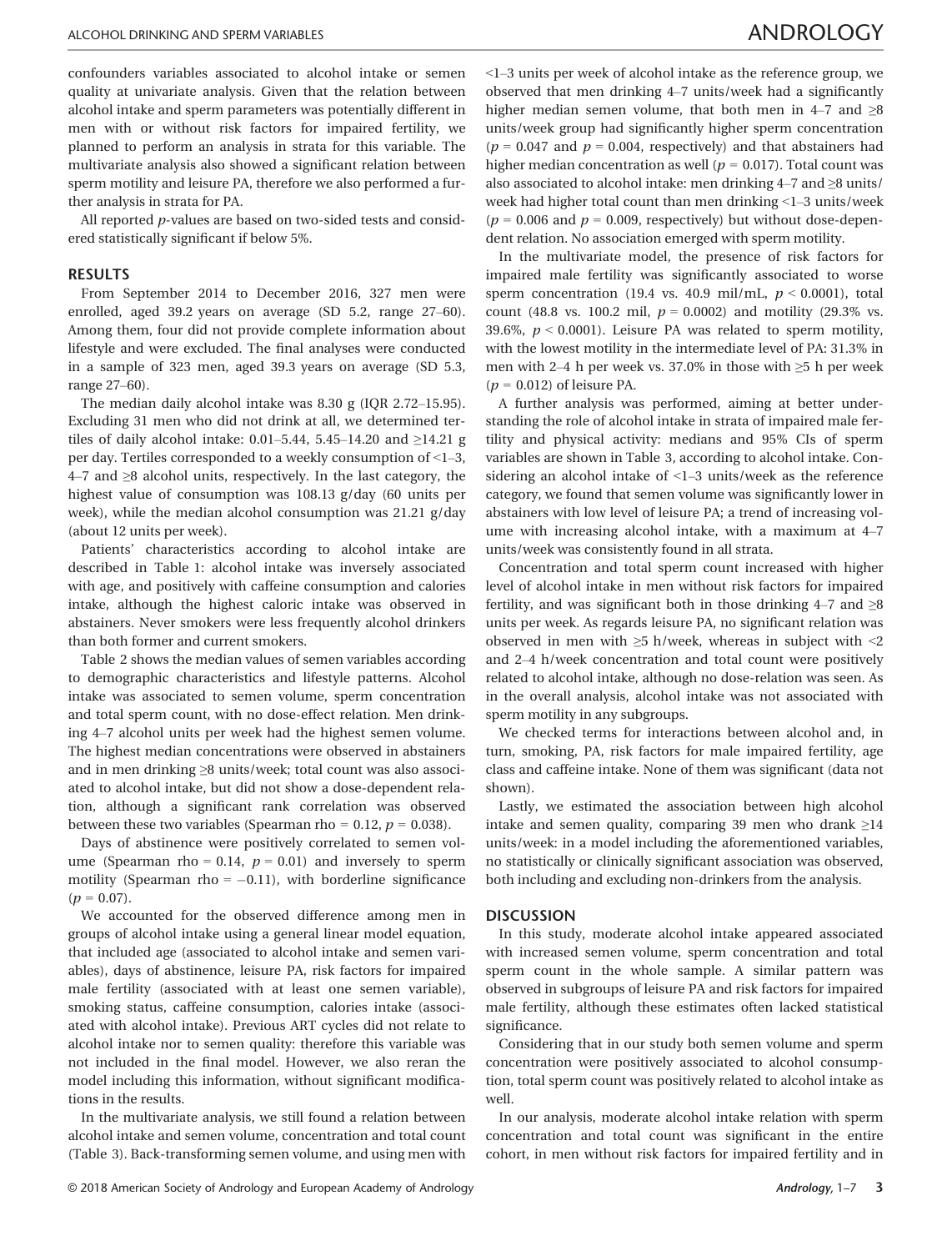Table 1 Demographic characteristics and lifestyle patterns according to tertiles of alcohol intake

|                                            | Overall          | Alcohol intake (units/week)    |                              |                             |                              |                     |  |  |
|--------------------------------------------|------------------|--------------------------------|------------------------------|-----------------------------|------------------------------|---------------------|--|--|
|                                            | $N = 323(%)$     | Abstainers<br>$N = 31 (9.6\%)$ | $<1 - 3$<br>$N = 97(30.0\%)$ | $4 - 7$<br>$N = 98(30.3\%)$ | $\geq 8$<br>$N = 97(30.0\%)$ |                     |  |  |
| Alcohol intake<br>(g, median, range)       | $8.3(0-108.13)$  | $0(0-0)$                       | $2.63(0.85 - 5.44)$          | 9.58<br>$(5.70 - 14.20)$    | 21.21<br>$(14.27 - 108.13)$  | $\overline{a}$      |  |  |
| Age                                        |                  |                                |                              |                             |                              |                     |  |  |
| $<$ 35                                     | 60 (18.6)        | 3(9.7)                         | 13(13.4)                     | 19 (19.4)                   | 25(25.8)                     |                     |  |  |
| $35 - 39$                                  | 126(39.0)        | 7(22.6)                        | 39 (40.2)                    | 42 (42.9)                   | 38 (39.2)                    |                     |  |  |
| $\geq 40$                                  | 137 (42.4)       | 21(67.7)                       | 45 (46.4)                    | 37 (37.8)                   | 34 (35.0)                    | 0.0007              |  |  |
| Mean $\pm$ SD                              | $39.3 \pm 5.2$   | $41.4 \pm 5.0$                 | $40.1 \pm 5.4$               | $38.8 \pm 4.8$              | $38.4 \pm 5.4$               | 0.01 <sup>b</sup>   |  |  |
| College degree                             | 131 (40.6)       | 9(29.0)                        | 40(41.2)                     | 44 (44.9)                   | 38 (39.2)                    | 0.55                |  |  |
| Risk factor for impaired                   | 66 (20.4)        | 3(9.7)                         | 20(20.6)                     | 22(22.4)                    | 21(21.6)                     | 0.28                |  |  |
| male fertility                             |                  |                                |                              |                             |                              |                     |  |  |
| Previous ART cycles                        | 184 (57.0)       | 19(61.3)                       | 54 (55.7)                    | 57 (58.2)                   | 54 (55.7)                    | 0.75                |  |  |
| Days of abstinence                         | $3.9 \pm 1.9$    | $4.0 \pm 2.5$                  | $3.9 \pm 1.9$                | $4.0 \pm 2.2$               | $3.8 \pm 1.5$                | $0.85^{b}$          |  |  |
| mean $\pm$ SD                              |                  |                                |                              |                             |                              |                     |  |  |
| BMI                                        |                  |                                |                              |                             |                              |                     |  |  |
| $<$ 25.0                                   | 146 (45.3)       | 16(51.6)                       | 41(42.3)                     | 54 (55.1)                   | 35(36.5)                     |                     |  |  |
| $25.0 - 29.9$                              | 148 (46.0)       | 13 (41.9)                      | 46 (47.4)                    | 33 (33.7)                   | 56 (58.3)                    |                     |  |  |
| >30.0                                      | 28(8.7)          | 2(6.4)                         | 10(10.3)                     | 11(11.2)                    | 5(5.2)                       | 0.54                |  |  |
| Mean $\pm$ SD                              | $25.3 \pm 3.0$   | $24.6 \pm 2.8$                 | $25.5 \pm 3.1$               | $25.0 \pm 3.2$              | $25.5 \pm 2.8$               | $0.25^{b}$          |  |  |
| Smoking                                    |                  |                                |                              |                             |                              |                     |  |  |
| Never                                      | 129 (39.4)       | 17(54.8)                       | 50(51.6)                     | 37 (37.8)                   | 25(25.8)                     |                     |  |  |
| Former                                     | 93 (28.9)        | 6(19.4)                        | 22(22.7)                     | 32 (32.6)                   | 33 (34.0)                    |                     |  |  |
| Current                                    | 101(31.7)        | 8(25.8)                        | 25(25.8)                     | 29 (29.6)                   | 39 (40.2)                    | 0.004               |  |  |
| $0 - 9$ cig/day                            | 46 (14.1)        | 2(6.4)                         | 13(13.4)                     | 18(18.4)                    | 14(14.4)                     |                     |  |  |
| $\geq$ 10 cig/day                          | 15(13.9)         | 6(19.4)                        | 12(12.4)                     | 11(11.2)                    | 25(25.8)                     | 0.001               |  |  |
| Caffeine intake (mg/day)                   |                  |                                |                              |                             |                              |                     |  |  |
| $0 - 127$                                  | 110(34.1)        | 15(48.4)                       | 38 (39.2)                    | 30(30.6)                    | 27(27.8)                     |                     |  |  |
| 128-214                                    | 105(32.5)        | 9(29.0)                        | 29 (29.9)                    | 41 (41.8)                   | 26(26.8)                     |                     |  |  |
| $\geq$ 215                                 | 108 (33.4)       | 7(22.6)                        | 30(30.9)                     | 27(27.6)                    | 44 (45.4)                    | 0.005               |  |  |
| Mean $\pm$ SD                              | $175 \pm 99$     | $152 \pm 108$                  | $168 \pm 100$                | $177 \pm 89$                | $189 \pm 105$                | 0.24 <sup>b</sup>   |  |  |
| Occupational physical activity             |                  |                                |                              |                             |                              |                     |  |  |
| Heavy                                      | 67(20.8)         | 12(38.7)                       | 17(17.5)                     | 19 (19.4)                   | 19(19.8)                     |                     |  |  |
| Light/moderate                             | 68 (21.1)        | 9(29.0)                        | 20(20.6)                     | 21(21.4)                    | 18(18.8)                     |                     |  |  |
| Mainly standing                            | 47 (16.6)        | 4(12.9)                        | 17(17.5)                     | 10(10.2)                    | 16(16.7)                     |                     |  |  |
| Mainly sitting                             | 140 (43.5)       | 6(19.4)                        | 43 (44.3)                    | 48 (49.0)                   | 43 (44.8)                    | 0.07                |  |  |
| Leisure physical activity                  |                  |                                |                              |                             |                              |                     |  |  |
| $<$ 2 h/week                               | 133 (41.7)       | 19(63.3)                       | 47 (49.0)                    | 29 (29.6)                   | 38 (40.0)                    |                     |  |  |
| $2-4$ h/week                               | 112(35.1)        | 6(20.0)                        | 29(30.2)                     | 41 (41.8)                   | 36(37.9)                     |                     |  |  |
| $\geq$ 5 h/week                            | 74 (22.1)        | 5(16.7)                        | 20(20.8)                     | 28 (28.6)                   | 21(22.1)                     | 0.11                |  |  |
| Calories intake (kcal/day)<br>median (IQR) | 1899 (1623-2290) | 2110 (1795-2377)               | 1740 (1429-2145)             | 1858 (1720-2257)            | 2028 (1683-2404)             | 0.0002 <sup>c</sup> |  |  |

<sup>a</sup>Cochran-Mantel-Hanszel chi-square test, if not otherwise indicated. <sup>b</sup>Analysis of variance. <sup>c</sup>Kruskal–Wallis test.

those with low and intermediate level of leisure PA. Actually, this trend was observed in all subgroups considered in our analyses: in some cases, differences were not significant, probably because of the small sample size of each group.

A study on 1221 young Danish men (Jensen et al., 2014) found that sperm concentration and total sperm count were negatively associated with increasing habitual alcohol intake. A case–control study (Muthusami & Chinnaswamy, 2005) concluded that semen volume and sperm concentration were lower in alcoholics compared with abstainers. However, in other studies alcohol did not seem to play any role. Considering the peculiar group of men enrolled from Fertility Clinics, Martini et al. (2004) and López Teijón et al. (2007) found no association, whereas Goverde et al. (1995) reported that alcohol did not seem to be associated with poor semen quality, although excessive alcohol

consumption may affect an already suboptimal sperm morphology.

The inconsistency between our findings and previous studies may be due to the different way of categorization of alcohol consumption and to the different drinking habits of the populations studied. For example, in Martini et al.'s study (Martini et al., 2004), the comparison was performed between patients who drank any quantity of alcohol and those who did not drink at all in the past six months, therefore the effect of low and high alcohol intake (about 25% of drinkers included in the study consumed more than 28 units/week) could not be discerned.

Men included in the study of Jensen et al. (2014) also had higher levels of alcohol intake than subjects in our sample: although the negative effects of alcohol intake were consistently found at high doses (in men who drank more than 25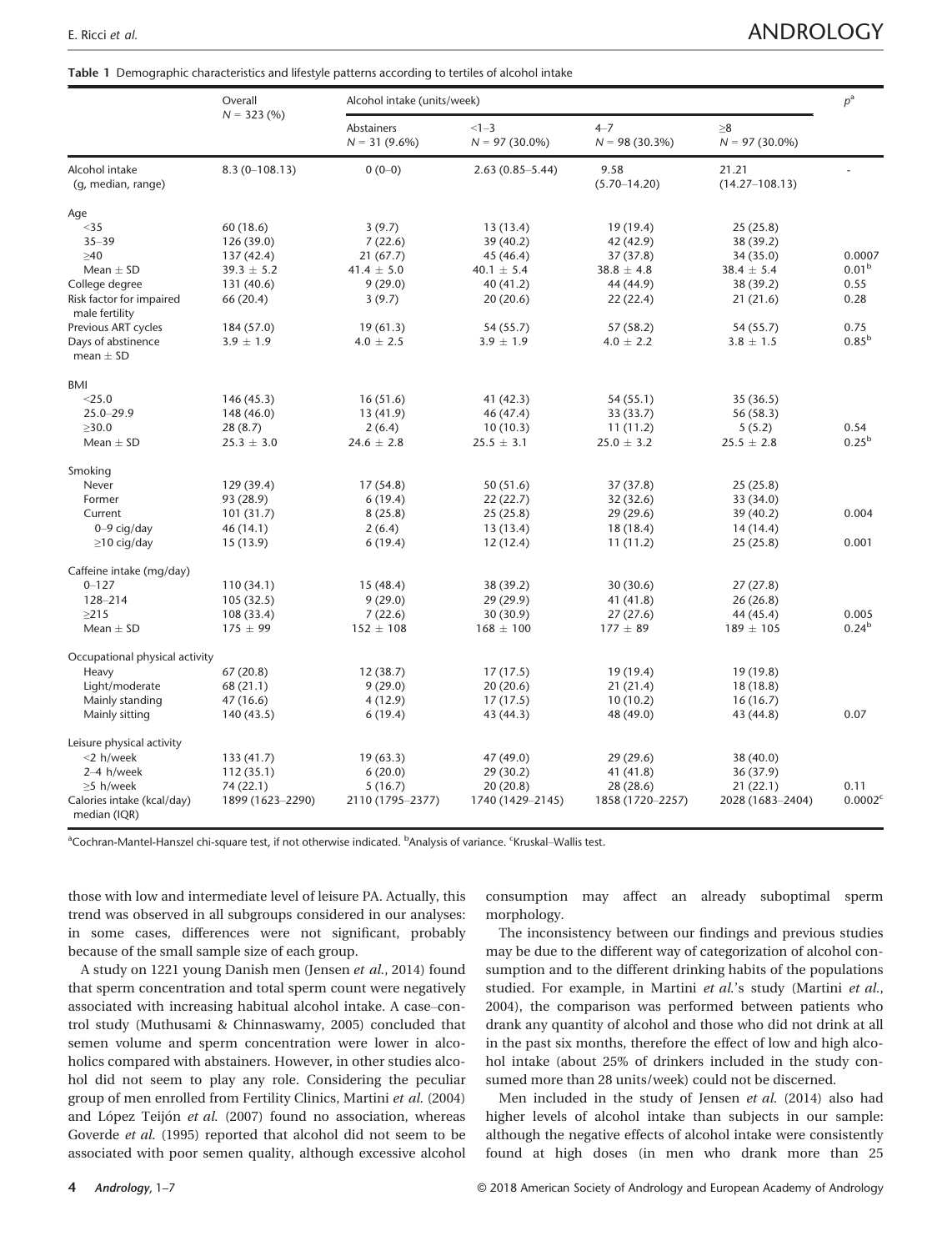Table 2 Median sperm parameters (interquartile range) according to demographic characteristics and lifestyle patterns

| Characteristics                         | $\overline{N}$ | Volume (mL) |             | Concentration (mil/mL) |               | Total count (mil) |                | Motility (A+B) % |               |
|-----------------------------------------|----------------|-------------|-------------|------------------------|---------------|-------------------|----------------|------------------|---------------|
|                                         |                | Median      | $Q1-Q3$     | Median                 | $Q1-Q3$       | Median            | $Q1-Q3$        | Median           | $Q1-Q3$       |
| Overall                                 | 323            | 2.6         | $1.7 - 3.7$ | 32                     | $9.7 - 67.0$  | 76                | 27.4-155.7     | 41               | 30.0-49.0     |
| Age                                     |                |             |             |                        |               |                   |                |                  |               |
| $35$                                    | 60             | 2.8         | $2.0 - 3.5$ | 45                     | 15.9-72.0     | 116.8             | 35.7-213.0     | 44               | 31.0-54.0     |
| $35 - 39$                               | 126            | 2.7         | $1.8 - 4.0$ | 30                     | $8.7 - 57.0$  | 70                | 21.4-144.0     | 40               | 29.0-50.0     |
| $\geq 40$                               | 137            | 2.3         | $1.4 - 3.5$ | 30                     | $10.0 - 70.0$ | 75.4              | 21.6-138.0     | 40               | $31.0 - 46.0$ |
| College degree                          |                |             |             |                        |               |                   |                |                  |               |
| No                                      | 192            | 2.6         | $1.8 - 3.7$ | 30.5                   | $9.7 - 68.0$  | 75.2              | 29.9-156.0     | 42               | $31.0 - 50.0$ |
| Yes                                     | 131            | 2.7         | $1.5 - 3.7$ | 32                     | $9.8 - 57.0$  | 78.9              | 24.0-144.0     | 40               | $28.0 - 48.0$ |
| Risk factor for impaired male fertility |                |             |             |                        |               |                   |                |                  |               |
| No                                      | 257            | 2.5         | $1.5 - 3.5$ | 37                     | $13.7 - 72.0$ | 88.8              | $34.5 - 166.5$ | 42               | 32.5-50.0     |
| Yes                                     | 66             | 2.9         | $1.9 - 4.5$ | 13.7                   | $4.7 - 34.0$  | 36.2              | 15.2–72.0      | 33               | $21.0 - 45.0$ |
| Previous ART cycle                      |                |             |             |                        |               |                   |                |                  |               |
| No                                      | 139            | 2.3         | $1.5 - 3.8$ | 28                     | $10.0 - 65.0$ | 70                | 25.4-147.7     | 39               | $26.0 - 48.0$ |
| Yes                                     | 184            | 2.7         | $1.8 - 3.7$ | 33                     | $9.7 - 68.0$  | 84                | 29.0-167.5     | 41               | 33.0-50.0     |
| <b>BMI</b>                              |                |             |             |                        |               |                   |                |                  |               |
| $<$ 25.0                                | 148            | 2.8         | $1.8 - 3.9$ | 33                     | $10.4 - 63.0$ | 84.7              | $28.1 - 150.0$ | 40               | 31.0-48.0     |
| $25.0 - 29.9$                           | 150            | 2.4         | $1.5 - 3.3$ | 30                     | $9.6 - 67.5$  | 70                | 24.0-151.9     | 42               | 28.0-50.0     |
| $\geq 30.0$                             | 28             | 2.7         | $2.0 - 4.3$ | 33                     | $8.0 - 66.0$  | 82.5              | $28.1 - 175.5$ | 41               | $31.0 - 51.0$ |
| Smoking                                 |                |             |             |                        |               |                   |                |                  |               |
| Never                                   | 129            | 2.6         | $1.8 - 4.0$ | 30                     | $9.7 - 58.0$  | 75.7              | 21.6-140.0     | 38               | 29.0-46.0     |
| Former                                  | 93             | 2.7         | $1.7 - 3.7$ | 30.5                   | $10.0 - 65.5$ | 69.8              | 25.5-165.0     | 44               | 34.0-51.0     |
| Current                                 | 101            | 2.6         | $1.7 - 3.5$ | 34.5                   | $9.9 - 70.0$  | 83                | 34.5-153.0     | 43               | 32.0-49.0     |
| $0 - 9$ cig/day                         | 46             | 2.7         | $1.7 - 3.5$ | 35                     | $11.0 - 75.0$ | 87.3              | 37.5-142.5     | 41               | $27.0 - 50.0$ |
| $\geq$ 10 cig/day                       | 15             | 2.5         | $1.7 - 3.3$ | 30                     | $8.7 - 69.0$  | 80.1              | 21.4-168.0     | 44               | $36.0 - 49.0$ |
| Daily alcohol intake (units/week)       |                |             |             |                        |               |                   |                |                  |               |
| Abstainer                               | 31             | 1.8         | $1.2 - 2.5$ | 42                     | 18.0-75.0     | 85.4              | 37.8-151.9     | 41.5             | 32.0-47.5     |
| $<1 - 3$                                | 97             | 2.4         | $1.7 - 3.5$ | 24.5                   | $5.9 - 50.0$  | 51.5              | 15.2-114.7     | 38               | $29.5 - 46.0$ |
| $4 - 7$                                 | 98             | 3           | $2.0 - 4.0$ | 31                     | $8.7 - 71.0$  | 87.9              | 20.2-182.1     | 42               | 32.0-50.0     |
| $\geq 8$                                | 97             | 2.6         | $1.5 - 4.0$ | 39                     | $16.0 - 72.0$ | 84                | 37.4-156.4     | 42               | 28.0-50.0     |
| Caffeine intake (mg/day)                |                |             |             |                        |               |                   |                |                  |               |
| $0 - 127$                               | 110            | 2.8         | $1.8 - 4.0$ | 32.5                   | $10.0 - 61.5$ | 86.5              | 23.4-151.9     | 39               | $30.5 - 49.5$ |
| 128-214                                 | 108            | 2.5         | $1.7 - 3.7$ | 31                     | $8.7 - 70.0$  | 70.2              | 24.0-156.4     | 41               | 31.0-48.0     |
| $\geq$ 215                              | 109            | 2.5         | $1.5 - 3.3$ | 30                     | $10.1 - 63.5$ | 79.6              | 32.7-149.0     | 42               | 28.0-49.5     |
| Occupational physical activity          |                |             |             |                        |               |                   |                |                  |               |
| Heavy                                   | 67             | 2.7         | $1.4 - 3.7$ | 29                     | $6.6 - 65.0$  | 54                | 17.6-150.0     | 41               | $36.0 - 50.0$ |
| Light/moderate                          | 66             | 2.6         | $1.8 - 4.0$ | 30.5                   | $12.6 - 63.5$ | 76                | 35.7-156.0     | 43.5             | 32.0-48.5     |
| Mainly standing                         | 48             | 2.3         | $1.7 - 3.9$ | 40                     | $15.9 - 82.0$ | 100.1             | 37.5-180.0     | 41               | 23.0-46.0     |
| Mainly sitting                          | 145            | 2.7         | $1.8 - 3.6$ | 31.5                   | $9.7 - 64.0$  | 79.9              | 21.6-148.0     | 40               | $28.5 - 50.0$ |
| Leisure physical activity               |                |             |             |                        |               |                   |                |                  |               |
| <2 h/week                               | 137            | 2.5         | $1.6 - 3.1$ | 33                     | $8.7 - 66.0$  | 70.2              | $17.5 - 156.4$ | 43               | 33.0-51.0     |
| 2-4 h/week                              | 112            | 2.6         | $1.7 - 3.9$ | 31.5                   | $9.9 - 70.0$  | 75.4              | 31.8-156.2     | 37.5             | $25.5 - 45.5$ |
| $\geq$ 5 h/week                         | 74             | 3           | $2.0 - 4.0$ | 32.5                   | $11.3 - 57.0$ | 85.9              | $36.1 - 147.4$ | 42               | 30.0-49.0     |

Bold:  $p < 0.05$ ; Kruskal-Wallis test.

units/week), sperm parameters of men with 0 and 1–5 units per week were largely similar, if not better in the latter. In our sample, a relatively low alcohol intake was frequent: although 90% of men reported some alcohol consumption, about one third drank no more than 3 units per week and one third no more than 7 units/week. Therefore, the majority had levels of alcohol intake similar to the lowest consumption category of Jensen et al.'s study (Jensen et al., 2014).

A relation between alcohol drinking and semen parameter is biologically plausible. It is known that beer and wine contain polyphenols such as resveratrol or xanthohuminol, which were demonstrated to have a strong therapeutic and cell protective potential (Wogatzky et al., 2012; Cui et al., 2016). Accordingly, it can be suggested that these compounds might stand behind the observed beneficial effects found in this study. On the other hand, different studies experimentally proved that alcohol has a detrimental effect at all levels of the male reproductive system: it interferes with the function of the hypothalamic-pituitary-testicular axis, impairing gonadotropin secretion with consequent decreasing of testosterone levels (Muthusami & Chinnaswamy, 2005; Maneesh et al., 2006). Likewise, the ratio between free estradiol and free testosterone is modified by alcohol consumption (Hansen et al., 2012). Studies on heavy alcohol intake (Kucheria et al., 1985; Muthusami & Chinnaswamy, 2005)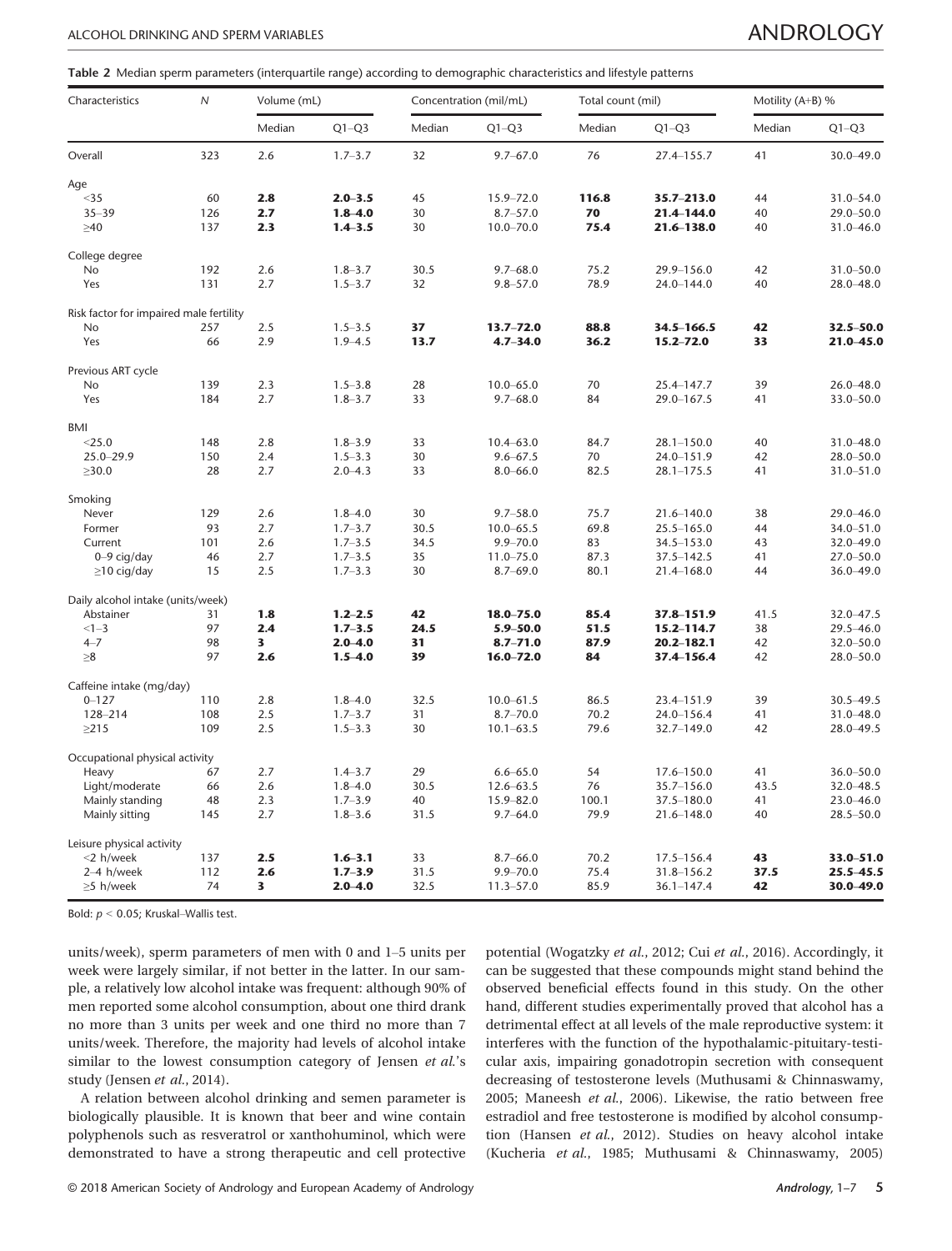Table 3 Adjusted median sperm parameters (95% confidence intervals) according to alcohol intake, in strata of risk factor for impaired male fertility and leisure physical activity

| Alcohol intake              | Overall <sup>a</sup><br>$N = 323$ |                | Risk factor for impaired male fertility <sup>b</sup> |                |                 | Leisure physical activity (hours/week) <sup>c</sup> |                    |               |                      |                |                |               |
|-----------------------------|-----------------------------------|----------------|------------------------------------------------------|----------------|-----------------|-----------------------------------------------------|--------------------|---------------|----------------------|----------------|----------------|---------------|
| (units/week)                |                                   |                | <b>No</b><br>$N = 257$                               |                | Yes<br>$N = 66$ |                                                     | $<$ 2<br>$N = 133$ |               | $2 - 4$<br>$N = 112$ |                | >5<br>$N = 74$ |               |
| Volume (mL)                 |                                   |                |                                                      |                |                 |                                                     |                    |               |                      |                |                |               |
| Abstainers                  | 2.1                               | $1.6 - 2.6$    | 1.9                                                  | $1.5 - 2.4$    | 1.8             | $0.7 - 3.5$                                         | 1.7                | $1.2 - 2.3$   | 2.1                  | $1.2 - 3.3$    | 3.1            | $1.8 - 4.7$   |
| $<1-3$                      | 2.7                               | $2.4 - 3.0$    | 2.4                                                  | $2.1 - 2.8$    | 3.3             | $2.6 - 4.1$                                         | 2.6                | $2.2 - 3.1$   | 2.4                  | $1.9 - 3.0$    | 3.1            | $2.4 - 3.9$   |
| $4 - 7$                     | 3.1                               | $2.8 - 3.5$    | 2.8                                                  | $2.5 - 3.2$    | 3.7             | $3.0 - 4.5$                                         | 2.5                | $2.0 - 3.1$   | 3.2                  | $2.6 - 3.8$    | 3.7            | $3.0 - 4.4$   |
| $\geq 8$                    | 2.7                               | $2.4 - 3.1$    | 2.7                                                  | $2.4 - 3.0$    | 2.4             | $1.8 - 3.0$                                         | 2.5                | $2.1 - 3.0$   | 2.3                  | $1.8 - 2.9$    | 3.7            | $2.9 - 4.5$   |
| Concentration (mil/mL)      |                                   |                |                                                      |                |                 |                                                     |                    |               |                      |                |                |               |
| Abstainers                  | 36.4                              | $22.8 - 53.1$  | 45                                                   | $28.8 - 64.8$  | 66.4            | 22.8-132.7                                          | 26.9               | $12.2 - 47.2$ | 59.8                 | 24.4-110.7     | 29.5           | $7.6 - 65.7$  |
| $<1-3$                      | 19.3                              | $13.2 - 26.4$  | 27.5                                                 | $19.6 - 36.7$  | 14.1            | $5.6 - 26.4$                                        | 19.5               | $10.4 - 31.5$ | 20.9                 | $10.4 - 35.0$  | 18.6           | $8.2 - 33.0$  |
| $4 - 7$                     | 28.6                              | $21.4 - 36.8$  | 42.7                                                 | $33.2 - 53.4$  | 12.3            | $4.5 - 23.9$                                        | 23.9               | $12.8 - 38.6$ | 33.8                 | $21.0 - 49.6$  | 32.2           | $20.1 - 47.0$ |
| $\geq 8$                    | 34                                | $26.0 - 43.1$  | 47.6                                                 | $37.1 - 59.3$  | 22.4            | $12.1 - 35.8$                                       | 36.2               | $23.0 - 52.4$ | 40.1                 | $25.4 - 58.1$  | 28.7           | $15.5 - 46.0$ |
| Total sperm count (million) |                                   |                |                                                      |                |                 |                                                     |                    |               |                      |                |                |               |
| Abstainers                  | 74.6                              | $42.6 - 115.4$ | 93.9                                                 | 55.5-142.2     | 127.7           | 33.4-283.1                                          | 46.3               | $16.8 - 90.6$ | 128.5                | $42.2 - 261.7$ | 78.3           | 20.6-173.2    |
| $<1 - 3$                    | 48.5                              | $32.3 - 68.0$  | 64.9                                                 | 44.7-88.9      | 48.8            | $21.9 - 86.4$                                       | 41.2               | $20.3 - 69.3$ | 52.1                 | 23.0-92.9      | 56.2           | $26.8 - 96.2$ |
| $4 - 7$                     | 85.1                              | 64.4-108.7     | 117.7                                                | $91.3 - 147.3$ | 55.5            | $26.9 - 94.2$                                       | 53.8               | $27.2 - 89.4$ | 105                  | 65.5-153.7     | 105.1          | 69.6-147.8    |
| $\geq 8$                    | 84.1                              | 63.0-108.2     | 121.6                                                | 93.8-153.0     | 43              | $20.3 - 74.0$                                       | 80.9               | 49.5-120.0    | 86.8                 | 49.9-133.9     | 92.3           | 53.5-141.5    |
| Motility (%)                |                                   |                |                                                      |                |                 |                                                     |                    |               |                      |                |                |               |
| Abstainers                  | 33.4                              | $27.2 - 40.2$  | 37.9                                                 | $31.8 - 44.7$  | 37.3            | $12.8 - 74.6$                                       | 35.9               | $27.8 - 45.0$ | 30.3                 | $17.4 - 46.7$  | 41.2           | $26.3 - 59.3$ |
| $<1-3$                      | 33.4                              | $29.6 - 37.5$  | 38.7                                                 | 34.9-42.8      | 28.9            | $18.1 - 42.3$                                       | 36.8               | $30.8 - 43.2$ | 33.6                 | $26.1 - 42.0$  | 32.5           | $25.2 - 40.8$ |
| $4 - 7$                     | 35.3                              | $31.6 - 39.3$  | 40                                                   | $36.4 - 43.8$  | 33              | $21.6 - 46.8$                                       | 40.9               | $34.1 - 48.4$ | 29.7                 | $23.4 - 36.6$  | 35.1           | $28.6 - 42.3$ |
| $\geq 8$                    | 34.9                              | $31.1 - 38.9$  | 41.3                                                 | 37.4-45.4      | 28.1            | $19.0 - 39.0$                                       | 41.4               | $35.1 - 48.2$ | 28.8                 | $22.4 - 35.9$  | 34.5           | $26.9 - 43.1$ |

Adjusted medians were calculated back-transforming adjusted means of square-rooted variables and their corresponding 95% CI. Bold:  $p < 0.05$  as compared to  $\leq$ 1-3 units/week of alcohol intake. <sup>a</sup>Adjusted for age (<35, 35–39, ≥40 years), risk factor for impaired male fertility (no/yes), caffeine (tertiles of daily intake), smoking (never, former, current), leisure physical activity (<2, 2–4, ≥5 h/week), days of abstinence and daily calories intake(as continuous variables). <sup>b</sup>Adjusted for age (<35, 35–39, ≥40 years), caffeine (tertiles of daily intake), smoking (never, former, current), leisure physical activity (<2, 2-4, ≥5 h/week), days of abstinence and daily calories intake(as continuous variables). <sup>c</sup>Adjusted for age (<35, 35–39, ≥40 years), risk factor for impaired male fertility (no/yes), caffeine (tertiles of daily intake), smoking (never, former, current), days of abstinence and daily calories intake (as continuous variables).

related the low semen volume to the testosterone reduction due to alcohol abuse, causing damage to Leydig cells or impairment of hypothalamic-pituitary-gonadal axis. Conversely, Jensen et al. (2014) found increasing testosterone levels (total and free) with increasing alcohol intake in young Danish men. With few exceptions, patients in our cohort had a moderate alcohol intake and the detrimental effects, at these levels of consumption, might be balanced by increasing testosterone levels and cell protective potential of resveratrol or xanthohuminol. However, the mechanisms underlying the positive association between moderate alcohol intake and semen parameters, if true, are not easily comprehensible and need to be further investigated.

Some limitations and strengths of our study deserve to be commented.

A first important limitation is that our findings should be referred only to patients of infertile couples.

The information regarding alcohol use was self-reported, thus some misclassification may have occurred. However, studies investigating reproducibility and validity of self-reported alcohol drinking (Flagg et al., 2000; Horn-Ross et al., 2008), in different populations, found satisfactory correlation coefficients (at least 0.61). Furthermore, in Italy alcohol consumption is socially accepted and recommendations to avoid alcohol for fertility preservation are not routinely advocated during assisted reproduction procedures. On the contrary, underreporting of cigarette consumption was possible, due to a lower social acceptability of smoking (Gallus et al., 2011). However, an underreporting should tend to reduce the estimated association between alcohol and semen parameters.

Among the strengths of this study, we mention the relatively large sample size, which is even more significant as this is a single institution study. Men were interviewed in the same Institution by the same personnel, and participation was practically complete. Moreover, we analysed the role of alcohol in men with or without other conditions associated with infertility. We also accounted for potential biases, such as age, smoking, BMI, calories intake, days of abstinence, that have been reported to be associated with semen quality (Li et al., 2011).

In conclusion, in this cohort of male partners of subfertile couples undergoing ART cycles, alcohol intake was not negatively associated with semen quality. In particular, higher semen volume was observed in men with 4–7 units/week of alcohol intake, and ≥8 units/week were not negatively associated with other seminal variables. Patients drinking 4–7 units per week also showed a higher total sperm count in athe subgroup of men with no risk factors for impaired fertility, and in those with 2–4 and ≥5 h/week of leisure physical activity.

Considering the high proportion of moderate drinkers included in our population, we could not analyse the role of heavy or binge drinking, which are consistently associated to detrimental effects on semen quality. Considering that reassuring results of our study were related to moderate intake, all men undergoing assisted reproduction should be advised to limit alcohol consumption. As this study has not addressed all concerns regarding the effect of male drinking on reproduction and fertility, other domains of reproductive outcomes need further investigation.

#### ACKNOWLEDGEMENTS

We are indebted to Marta Castiglioni, Marco Reschini, Benedetta Gallotti e Maria Cavadini for their valuable contribution to data collection and patients' counseling, and to Francesca Bravi for her support on data analysis.